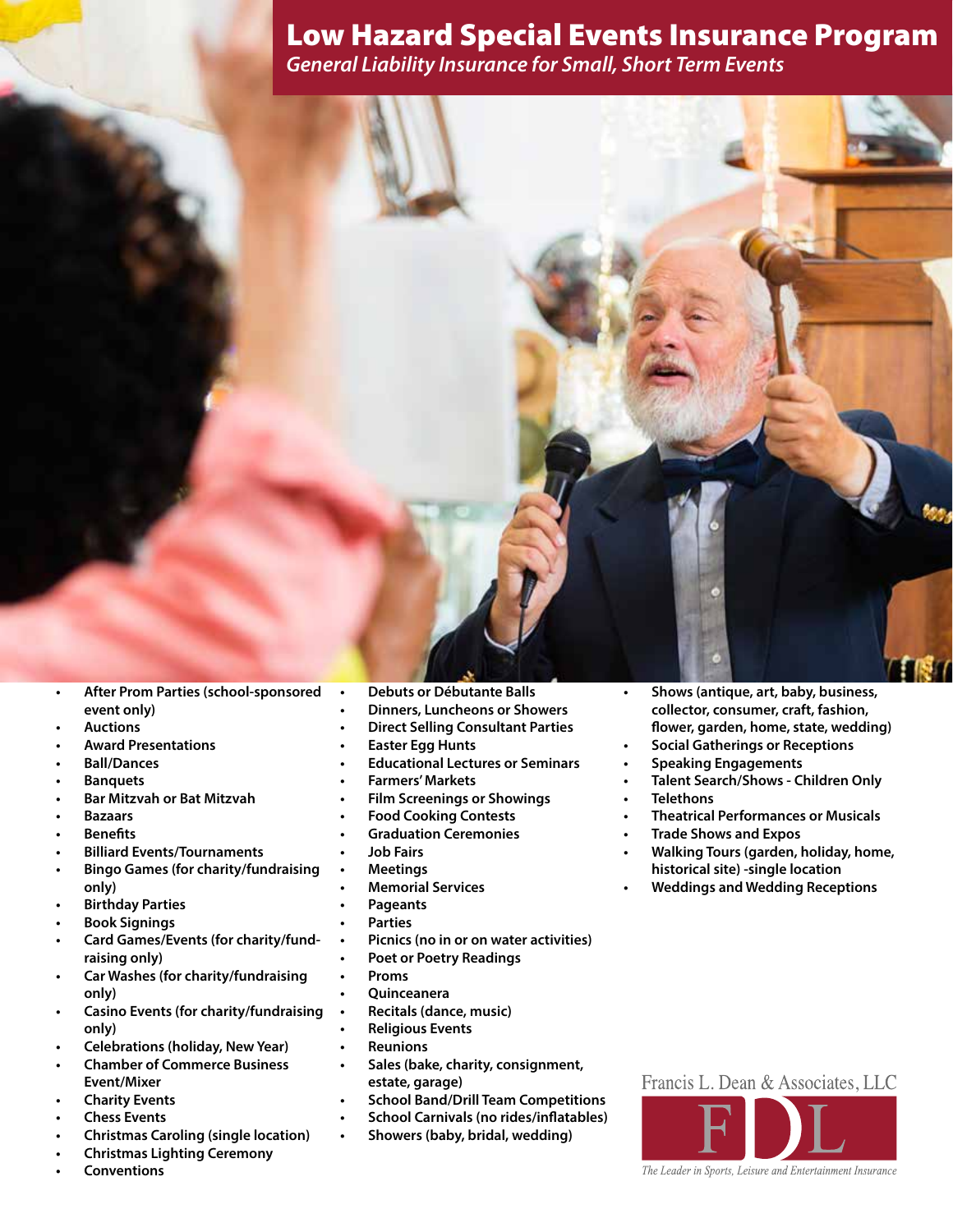*General Liability Insurance for Small, Short Term Events*

**Coverage is limited to events meeting the following conditions:**

- **• Events must be less than 5 consecutive days.**
- **• Maximum number of attendees must be less than 500 per day.**
- **Event may only have one location**

*(Note: If your event does not meet these requirements, coverage may be available, however, a Special Events Liability Request For Quotation Form must be Submitted.)*

## Who Is Covered?

**This program provides protection for the Policyholder against claims of bodily injury liability, property damage liability, personal and advertising injury liability, and the litigation costs to defend against such claims.**

**Coverage is provided up to \$1,000,000.00 per occurrence. There is no deductible amount. Coverage is offered through the Sports and Recreation Providers Association Purchasing Group.**

## Coverage Includes Suits Arising Out Of:

- **• Injury or death of spectators**
- **• Injury or death of volunteers**
- **• Property damage liability**
- **• Incidental medical malpractice**
- **• All activities related to the event**
- **• Ownership, use or maintenance of facilities**
- **• General negligence claims**
- **• Cost of investigation and defense of claims, even if groundless**
- **• Corporal Punishment**
- **• Host liquor liability**

### Exclusions

**Aircraft, all acts of terrorism, asbestos liability, claims made by athletic participants, employment related practices, fungi and bacteria, hepatitis, HIV, HTVL, AIDS, transmissible Spongiform encephalopathy, lead poisoning, nuclear energy liability, pyrotechnics activity, total pollution, violation of the CAN-SPAM act, war liability and liability for occurrences prior to the effective date of coverage. All of the above are subject to the terms and conditions of the policy.**

**PLEASE NOTE: THE FOLLOWING ARE INELIGIBLE FOR COVERAGE AND WILL BE EXCLUDED UNDER THE POLICY PER THE SCHEDULED ACTIVITIES EXCLUSION ENDORSEMENT: Inflatable Amusement Devices, Carnival Rides, Knockerball/Bubble Soccer, Bungee Devices, Fireworks, Mechanical Bucking Devices: including Multi Ride Attachments, Permanent & Mobile Rock Wall Structures, Security Forces, Trampolines, Zip Lines, and All-Terrain Vehicles.**

# Optional Coverages

#### Equipment Coverage

**This Inland Marine insurance product provides coverage for your equipment and contents up to the specified limit.**

### Hired and Non-Owned Automobile Liability Coverage

**This liability coverage provides protection for rented, borrowed and other non-owned vehicles operation on Policyholder special event operations during the policy term.**

#### Excess Liability Coverage

**This coverage provides additional liability limits increasing the liability coverage per each occurrence.**

#### Increased Aggregates

**This option increases the aggregate limit of liability insurance from \$1,000,000.00 to larger amounts.** 

### \$5,000.00 Medical Expense Benefit

**This Coverage will reimburse an injured spectator or guest for medical and/or funeral expenses incurred as a result of bodily injury or death, regardless of whether you are liable or not.**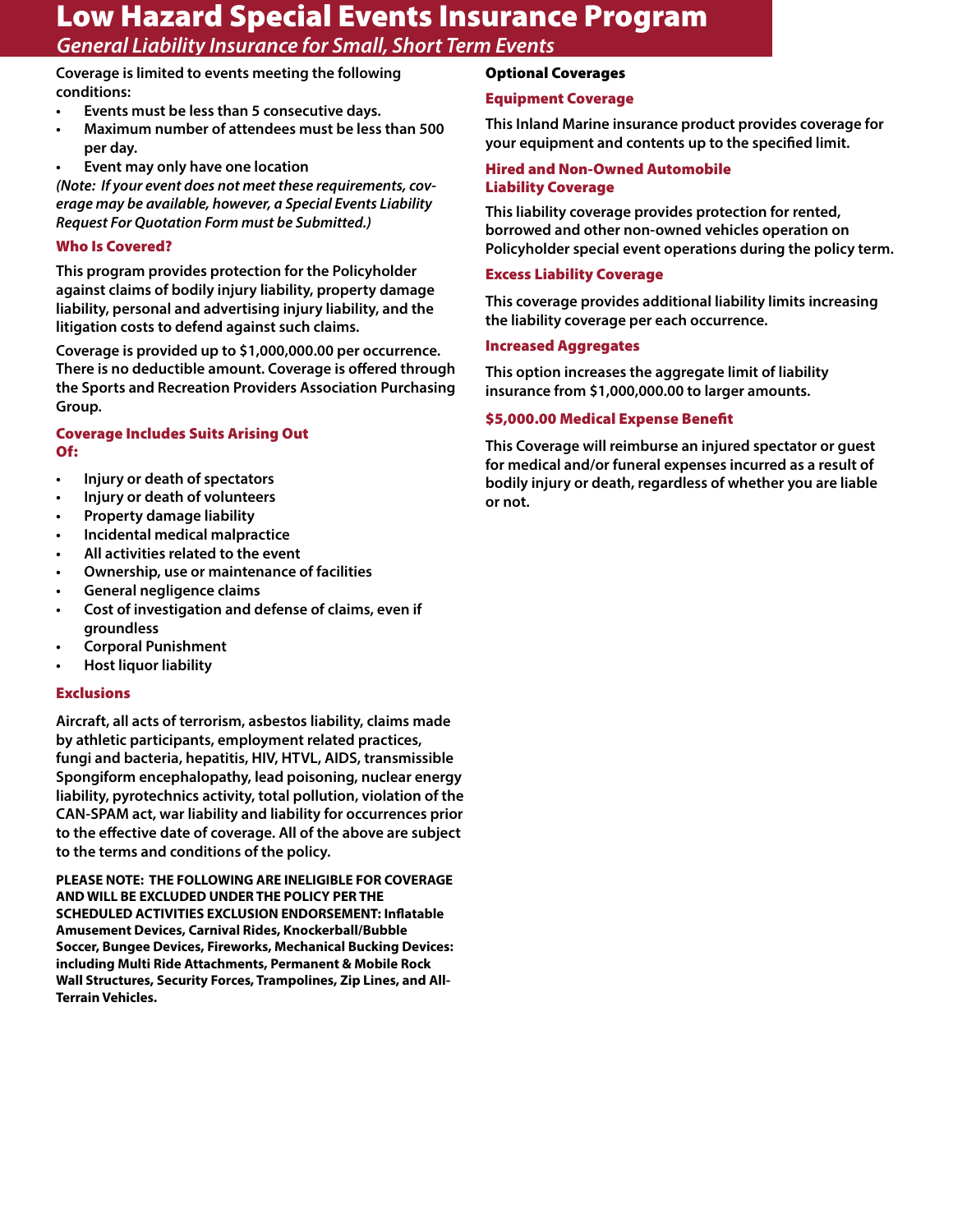*General Liability Insurance for Small, Short Term Events*

# Part I Proposed Policyholder *(Please print or type)*

| Fireworks, Mechanical Bucking Devices: including Multi Ride Attachments, Permanent & Mobile Rock Wall Structures, Security Forces,<br>Trampolines, Zip Lines, and All-Terrain Vehicles.<br>Is this contact the person who would assist in the event of a claim?<br>□ Yes□ No (If no, please complete below)<br>This contact information will be used by insurance company personnel should there be a claim. It is the responsibility of the policyholder/insurance contact to retain all<br>documentation, video or other evidence and respond immediately to any and all requests or inquiries from insurance company personnel.<br>Event End Date <u>_____________________________</u> _______<br>Event Start Date<br>Coverage must be 5 consecutive days or less.<br><u> 1989 - Andrea Station, american provincia</u><br>Location of Event <b>contract and the Contract of Event Article Contract and Contract and Contract and Contract O</b><br>Number of Attendees Per Day (must be less than 500) ______________________<br><b>Part II Event Type</b><br>Please select your event type. If your event is not listed, there is more than one location, or if you have over 500<br>attendees per day, coverage may be available, however, a Special Events Liability Request for Quotation Form must be<br>After Prom Parties (school-sponsored event only)<br>$\square$ Graduation Ceremonies<br>$\square$ Job Fairs<br>$\Box$ Auctions<br>□ Award Presentations<br>$\square$ Meetings<br>□ Memorial Services<br>□ Ball/Dances<br>$\Box$ Pageants<br><b>Banquets</b><br>$\square$ Parties<br>Bar Mitzvah or Bat Mitzvah<br>$\square$ Picnics (no in or on water activities)<br>$\Box$ Bazaars<br>$\Box$ Poet or Poetry Readings<br>$\Box$ Benefits<br>$\square$ Proms<br>□ Billiard Events/Tournaments<br>$\Box$ Quinceanera<br>$\Box$ Bingo Games (for charity/fundraising only)<br>Recitals (dance, music)<br>□ Birthday Parties<br>$\Box$ Religious Events<br>□ Book Signings<br>$\Box$ Reunions<br>□ Card Games/Events (for charity/fundraising only)<br>Sales (bake, charity, consignment, estate, garage)<br>$\Box$ Car Washes (for charity/fundraising only)<br>School Band or Drill Team Competitions<br>$\Box$ Casino Events (for charity/fundraising only)<br>School Carnivals (no rides/inflatables)<br>□ Celebrations (holiday, New Year)<br>□ Chamber of Commerce Business Event/Mixer<br>Showers (baby, bridal, wedding)<br>□ Shows (antique, art, baby, business, collector,<br>□ Charity Events<br>consumer, craft, fashion, flower, garden, home, state,<br>□Chess Events<br>wedding)<br>□ Christmas Caroling (single location)<br>□ Christmas Lighting Ceremony<br>$\square$ Social Gatherings or Receptions<br><b>Conventions</b><br>□ Speaking Engagements<br>□ Debuts or Débutante Balls<br>□Talent Search/Shows - Children Only<br>Dinners, Luncheons or Showers<br>$\Box$ Telethons<br>□ Direct Selling Consultant Parties<br>□Theatrical Performances or Musicals<br>□ Easter Egg Hunts<br>□ Trade Shows and Expos<br>□ Educational Lectures or Seminars<br>□ Walking Tours (garden, holiday, home, historical site)<br>Farmers' Markets<br>- Single Location<br>□Film Screenings or Showings<br>$\Box$ Weddings and Wedding Receptions<br>□ Food Cooking Contests | PLEASE NOTE: THE FOLLOWING ARE INELIGIBLE FOR COVERAGE AND WILL BE EXCLUDED UNDER THE POLICY PER THE SCHEDULED | ACTIVITIES EXCLUSION ENDORSEMENT: Inflatable Amusement Devices, Carnival Rides, Knockerball/Bubble Soccer, Bungee Devices, |  |  |  |
|----------------------------------------------------------------------------------------------------------------------------------------------------------------------------------------------------------------------------------------------------------------------------------------------------------------------------------------------------------------------------------------------------------------------------------------------------------------------------------------------------------------------------------------------------------------------------------------------------------------------------------------------------------------------------------------------------------------------------------------------------------------------------------------------------------------------------------------------------------------------------------------------------------------------------------------------------------------------------------------------------------------------------------------------------------------------------------------------------------------------------------------------------------------------------------------------------------------------------------------------------------------------------------------------------------------------------------------------------------------------------------------------------------------------------------------------------------------------------------------------------------------------------------------------------------------------------------------------------------------------------------------------------------------------------------------------------------------------------------------------------------------------------------------------------------------------------------------------------------------------------------------------------------------------------------------------------------------------------------------------------------------------------------------------------------------------------------------------------------------------------------------------------------------------------------------------------------------------------------------------------------------------------------------------------------------------------------------------------------------------------------------------------------------------------------------------------------------------------------------------------------------------------------------------------------------------------------------------------------------------------------------------------------------------------------------------------------------------------------------------------------------------------------------------------------------------------------------------------------------------------------------------------------------------------------------------------------------------------------------------------------------------------------------------------------------------------------------------------------------------------------------------------------------------------------------------------------------------------------------------------------------------------------------------------|----------------------------------------------------------------------------------------------------------------|----------------------------------------------------------------------------------------------------------------------------|--|--|--|
|                                                                                                                                                                                                                                                                                                                                                                                                                                                                                                                                                                                                                                                                                                                                                                                                                                                                                                                                                                                                                                                                                                                                                                                                                                                                                                                                                                                                                                                                                                                                                                                                                                                                                                                                                                                                                                                                                                                                                                                                                                                                                                                                                                                                                                                                                                                                                                                                                                                                                                                                                                                                                                                                                                                                                                                                                                                                                                                                                                                                                                                                                                                                                                                                                                                                                                    |                                                                                                                |                                                                                                                            |  |  |  |
|                                                                                                                                                                                                                                                                                                                                                                                                                                                                                                                                                                                                                                                                                                                                                                                                                                                                                                                                                                                                                                                                                                                                                                                                                                                                                                                                                                                                                                                                                                                                                                                                                                                                                                                                                                                                                                                                                                                                                                                                                                                                                                                                                                                                                                                                                                                                                                                                                                                                                                                                                                                                                                                                                                                                                                                                                                                                                                                                                                                                                                                                                                                                                                                                                                                                                                    |                                                                                                                |                                                                                                                            |  |  |  |
|                                                                                                                                                                                                                                                                                                                                                                                                                                                                                                                                                                                                                                                                                                                                                                                                                                                                                                                                                                                                                                                                                                                                                                                                                                                                                                                                                                                                                                                                                                                                                                                                                                                                                                                                                                                                                                                                                                                                                                                                                                                                                                                                                                                                                                                                                                                                                                                                                                                                                                                                                                                                                                                                                                                                                                                                                                                                                                                                                                                                                                                                                                                                                                                                                                                                                                    |                                                                                                                |                                                                                                                            |  |  |  |
|                                                                                                                                                                                                                                                                                                                                                                                                                                                                                                                                                                                                                                                                                                                                                                                                                                                                                                                                                                                                                                                                                                                                                                                                                                                                                                                                                                                                                                                                                                                                                                                                                                                                                                                                                                                                                                                                                                                                                                                                                                                                                                                                                                                                                                                                                                                                                                                                                                                                                                                                                                                                                                                                                                                                                                                                                                                                                                                                                                                                                                                                                                                                                                                                                                                                                                    |                                                                                                                |                                                                                                                            |  |  |  |
|                                                                                                                                                                                                                                                                                                                                                                                                                                                                                                                                                                                                                                                                                                                                                                                                                                                                                                                                                                                                                                                                                                                                                                                                                                                                                                                                                                                                                                                                                                                                                                                                                                                                                                                                                                                                                                                                                                                                                                                                                                                                                                                                                                                                                                                                                                                                                                                                                                                                                                                                                                                                                                                                                                                                                                                                                                                                                                                                                                                                                                                                                                                                                                                                                                                                                                    |                                                                                                                |                                                                                                                            |  |  |  |
|                                                                                                                                                                                                                                                                                                                                                                                                                                                                                                                                                                                                                                                                                                                                                                                                                                                                                                                                                                                                                                                                                                                                                                                                                                                                                                                                                                                                                                                                                                                                                                                                                                                                                                                                                                                                                                                                                                                                                                                                                                                                                                                                                                                                                                                                                                                                                                                                                                                                                                                                                                                                                                                                                                                                                                                                                                                                                                                                                                                                                                                                                                                                                                                                                                                                                                    |                                                                                                                |                                                                                                                            |  |  |  |
|                                                                                                                                                                                                                                                                                                                                                                                                                                                                                                                                                                                                                                                                                                                                                                                                                                                                                                                                                                                                                                                                                                                                                                                                                                                                                                                                                                                                                                                                                                                                                                                                                                                                                                                                                                                                                                                                                                                                                                                                                                                                                                                                                                                                                                                                                                                                                                                                                                                                                                                                                                                                                                                                                                                                                                                                                                                                                                                                                                                                                                                                                                                                                                                                                                                                                                    |                                                                                                                |                                                                                                                            |  |  |  |
|                                                                                                                                                                                                                                                                                                                                                                                                                                                                                                                                                                                                                                                                                                                                                                                                                                                                                                                                                                                                                                                                                                                                                                                                                                                                                                                                                                                                                                                                                                                                                                                                                                                                                                                                                                                                                                                                                                                                                                                                                                                                                                                                                                                                                                                                                                                                                                                                                                                                                                                                                                                                                                                                                                                                                                                                                                                                                                                                                                                                                                                                                                                                                                                                                                                                                                    |                                                                                                                |                                                                                                                            |  |  |  |
|                                                                                                                                                                                                                                                                                                                                                                                                                                                                                                                                                                                                                                                                                                                                                                                                                                                                                                                                                                                                                                                                                                                                                                                                                                                                                                                                                                                                                                                                                                                                                                                                                                                                                                                                                                                                                                                                                                                                                                                                                                                                                                                                                                                                                                                                                                                                                                                                                                                                                                                                                                                                                                                                                                                                                                                                                                                                                                                                                                                                                                                                                                                                                                                                                                                                                                    |                                                                                                                |                                                                                                                            |  |  |  |
|                                                                                                                                                                                                                                                                                                                                                                                                                                                                                                                                                                                                                                                                                                                                                                                                                                                                                                                                                                                                                                                                                                                                                                                                                                                                                                                                                                                                                                                                                                                                                                                                                                                                                                                                                                                                                                                                                                                                                                                                                                                                                                                                                                                                                                                                                                                                                                                                                                                                                                                                                                                                                                                                                                                                                                                                                                                                                                                                                                                                                                                                                                                                                                                                                                                                                                    |                                                                                                                |                                                                                                                            |  |  |  |
|                                                                                                                                                                                                                                                                                                                                                                                                                                                                                                                                                                                                                                                                                                                                                                                                                                                                                                                                                                                                                                                                                                                                                                                                                                                                                                                                                                                                                                                                                                                                                                                                                                                                                                                                                                                                                                                                                                                                                                                                                                                                                                                                                                                                                                                                                                                                                                                                                                                                                                                                                                                                                                                                                                                                                                                                                                                                                                                                                                                                                                                                                                                                                                                                                                                                                                    |                                                                                                                |                                                                                                                            |  |  |  |
|                                                                                                                                                                                                                                                                                                                                                                                                                                                                                                                                                                                                                                                                                                                                                                                                                                                                                                                                                                                                                                                                                                                                                                                                                                                                                                                                                                                                                                                                                                                                                                                                                                                                                                                                                                                                                                                                                                                                                                                                                                                                                                                                                                                                                                                                                                                                                                                                                                                                                                                                                                                                                                                                                                                                                                                                                                                                                                                                                                                                                                                                                                                                                                                                                                                                                                    |                                                                                                                |                                                                                                                            |  |  |  |
|                                                                                                                                                                                                                                                                                                                                                                                                                                                                                                                                                                                                                                                                                                                                                                                                                                                                                                                                                                                                                                                                                                                                                                                                                                                                                                                                                                                                                                                                                                                                                                                                                                                                                                                                                                                                                                                                                                                                                                                                                                                                                                                                                                                                                                                                                                                                                                                                                                                                                                                                                                                                                                                                                                                                                                                                                                                                                                                                                                                                                                                                                                                                                                                                                                                                                                    |                                                                                                                |                                                                                                                            |  |  |  |
|                                                                                                                                                                                                                                                                                                                                                                                                                                                                                                                                                                                                                                                                                                                                                                                                                                                                                                                                                                                                                                                                                                                                                                                                                                                                                                                                                                                                                                                                                                                                                                                                                                                                                                                                                                                                                                                                                                                                                                                                                                                                                                                                                                                                                                                                                                                                                                                                                                                                                                                                                                                                                                                                                                                                                                                                                                                                                                                                                                                                                                                                                                                                                                                                                                                                                                    |                                                                                                                |                                                                                                                            |  |  |  |
|                                                                                                                                                                                                                                                                                                                                                                                                                                                                                                                                                                                                                                                                                                                                                                                                                                                                                                                                                                                                                                                                                                                                                                                                                                                                                                                                                                                                                                                                                                                                                                                                                                                                                                                                                                                                                                                                                                                                                                                                                                                                                                                                                                                                                                                                                                                                                                                                                                                                                                                                                                                                                                                                                                                                                                                                                                                                                                                                                                                                                                                                                                                                                                                                                                                                                                    |                                                                                                                |                                                                                                                            |  |  |  |
|                                                                                                                                                                                                                                                                                                                                                                                                                                                                                                                                                                                                                                                                                                                                                                                                                                                                                                                                                                                                                                                                                                                                                                                                                                                                                                                                                                                                                                                                                                                                                                                                                                                                                                                                                                                                                                                                                                                                                                                                                                                                                                                                                                                                                                                                                                                                                                                                                                                                                                                                                                                                                                                                                                                                                                                                                                                                                                                                                                                                                                                                                                                                                                                                                                                                                                    |                                                                                                                |                                                                                                                            |  |  |  |
|                                                                                                                                                                                                                                                                                                                                                                                                                                                                                                                                                                                                                                                                                                                                                                                                                                                                                                                                                                                                                                                                                                                                                                                                                                                                                                                                                                                                                                                                                                                                                                                                                                                                                                                                                                                                                                                                                                                                                                                                                                                                                                                                                                                                                                                                                                                                                                                                                                                                                                                                                                                                                                                                                                                                                                                                                                                                                                                                                                                                                                                                                                                                                                                                                                                                                                    |                                                                                                                |                                                                                                                            |  |  |  |
|                                                                                                                                                                                                                                                                                                                                                                                                                                                                                                                                                                                                                                                                                                                                                                                                                                                                                                                                                                                                                                                                                                                                                                                                                                                                                                                                                                                                                                                                                                                                                                                                                                                                                                                                                                                                                                                                                                                                                                                                                                                                                                                                                                                                                                                                                                                                                                                                                                                                                                                                                                                                                                                                                                                                                                                                                                                                                                                                                                                                                                                                                                                                                                                                                                                                                                    |                                                                                                                |                                                                                                                            |  |  |  |
|                                                                                                                                                                                                                                                                                                                                                                                                                                                                                                                                                                                                                                                                                                                                                                                                                                                                                                                                                                                                                                                                                                                                                                                                                                                                                                                                                                                                                                                                                                                                                                                                                                                                                                                                                                                                                                                                                                                                                                                                                                                                                                                                                                                                                                                                                                                                                                                                                                                                                                                                                                                                                                                                                                                                                                                                                                                                                                                                                                                                                                                                                                                                                                                                                                                                                                    | submitted.                                                                                                     |                                                                                                                            |  |  |  |
|                                                                                                                                                                                                                                                                                                                                                                                                                                                                                                                                                                                                                                                                                                                                                                                                                                                                                                                                                                                                                                                                                                                                                                                                                                                                                                                                                                                                                                                                                                                                                                                                                                                                                                                                                                                                                                                                                                                                                                                                                                                                                                                                                                                                                                                                                                                                                                                                                                                                                                                                                                                                                                                                                                                                                                                                                                                                                                                                                                                                                                                                                                                                                                                                                                                                                                    |                                                                                                                |                                                                                                                            |  |  |  |
|                                                                                                                                                                                                                                                                                                                                                                                                                                                                                                                                                                                                                                                                                                                                                                                                                                                                                                                                                                                                                                                                                                                                                                                                                                                                                                                                                                                                                                                                                                                                                                                                                                                                                                                                                                                                                                                                                                                                                                                                                                                                                                                                                                                                                                                                                                                                                                                                                                                                                                                                                                                                                                                                                                                                                                                                                                                                                                                                                                                                                                                                                                                                                                                                                                                                                                    |                                                                                                                |                                                                                                                            |  |  |  |
|                                                                                                                                                                                                                                                                                                                                                                                                                                                                                                                                                                                                                                                                                                                                                                                                                                                                                                                                                                                                                                                                                                                                                                                                                                                                                                                                                                                                                                                                                                                                                                                                                                                                                                                                                                                                                                                                                                                                                                                                                                                                                                                                                                                                                                                                                                                                                                                                                                                                                                                                                                                                                                                                                                                                                                                                                                                                                                                                                                                                                                                                                                                                                                                                                                                                                                    |                                                                                                                |                                                                                                                            |  |  |  |
|                                                                                                                                                                                                                                                                                                                                                                                                                                                                                                                                                                                                                                                                                                                                                                                                                                                                                                                                                                                                                                                                                                                                                                                                                                                                                                                                                                                                                                                                                                                                                                                                                                                                                                                                                                                                                                                                                                                                                                                                                                                                                                                                                                                                                                                                                                                                                                                                                                                                                                                                                                                                                                                                                                                                                                                                                                                                                                                                                                                                                                                                                                                                                                                                                                                                                                    |                                                                                                                |                                                                                                                            |  |  |  |
|                                                                                                                                                                                                                                                                                                                                                                                                                                                                                                                                                                                                                                                                                                                                                                                                                                                                                                                                                                                                                                                                                                                                                                                                                                                                                                                                                                                                                                                                                                                                                                                                                                                                                                                                                                                                                                                                                                                                                                                                                                                                                                                                                                                                                                                                                                                                                                                                                                                                                                                                                                                                                                                                                                                                                                                                                                                                                                                                                                                                                                                                                                                                                                                                                                                                                                    |                                                                                                                |                                                                                                                            |  |  |  |
|                                                                                                                                                                                                                                                                                                                                                                                                                                                                                                                                                                                                                                                                                                                                                                                                                                                                                                                                                                                                                                                                                                                                                                                                                                                                                                                                                                                                                                                                                                                                                                                                                                                                                                                                                                                                                                                                                                                                                                                                                                                                                                                                                                                                                                                                                                                                                                                                                                                                                                                                                                                                                                                                                                                                                                                                                                                                                                                                                                                                                                                                                                                                                                                                                                                                                                    |                                                                                                                |                                                                                                                            |  |  |  |
|                                                                                                                                                                                                                                                                                                                                                                                                                                                                                                                                                                                                                                                                                                                                                                                                                                                                                                                                                                                                                                                                                                                                                                                                                                                                                                                                                                                                                                                                                                                                                                                                                                                                                                                                                                                                                                                                                                                                                                                                                                                                                                                                                                                                                                                                                                                                                                                                                                                                                                                                                                                                                                                                                                                                                                                                                                                                                                                                                                                                                                                                                                                                                                                                                                                                                                    |                                                                                                                |                                                                                                                            |  |  |  |
|                                                                                                                                                                                                                                                                                                                                                                                                                                                                                                                                                                                                                                                                                                                                                                                                                                                                                                                                                                                                                                                                                                                                                                                                                                                                                                                                                                                                                                                                                                                                                                                                                                                                                                                                                                                                                                                                                                                                                                                                                                                                                                                                                                                                                                                                                                                                                                                                                                                                                                                                                                                                                                                                                                                                                                                                                                                                                                                                                                                                                                                                                                                                                                                                                                                                                                    |                                                                                                                |                                                                                                                            |  |  |  |
|                                                                                                                                                                                                                                                                                                                                                                                                                                                                                                                                                                                                                                                                                                                                                                                                                                                                                                                                                                                                                                                                                                                                                                                                                                                                                                                                                                                                                                                                                                                                                                                                                                                                                                                                                                                                                                                                                                                                                                                                                                                                                                                                                                                                                                                                                                                                                                                                                                                                                                                                                                                                                                                                                                                                                                                                                                                                                                                                                                                                                                                                                                                                                                                                                                                                                                    |                                                                                                                |                                                                                                                            |  |  |  |
|                                                                                                                                                                                                                                                                                                                                                                                                                                                                                                                                                                                                                                                                                                                                                                                                                                                                                                                                                                                                                                                                                                                                                                                                                                                                                                                                                                                                                                                                                                                                                                                                                                                                                                                                                                                                                                                                                                                                                                                                                                                                                                                                                                                                                                                                                                                                                                                                                                                                                                                                                                                                                                                                                                                                                                                                                                                                                                                                                                                                                                                                                                                                                                                                                                                                                                    |                                                                                                                |                                                                                                                            |  |  |  |
|                                                                                                                                                                                                                                                                                                                                                                                                                                                                                                                                                                                                                                                                                                                                                                                                                                                                                                                                                                                                                                                                                                                                                                                                                                                                                                                                                                                                                                                                                                                                                                                                                                                                                                                                                                                                                                                                                                                                                                                                                                                                                                                                                                                                                                                                                                                                                                                                                                                                                                                                                                                                                                                                                                                                                                                                                                                                                                                                                                                                                                                                                                                                                                                                                                                                                                    |                                                                                                                |                                                                                                                            |  |  |  |
|                                                                                                                                                                                                                                                                                                                                                                                                                                                                                                                                                                                                                                                                                                                                                                                                                                                                                                                                                                                                                                                                                                                                                                                                                                                                                                                                                                                                                                                                                                                                                                                                                                                                                                                                                                                                                                                                                                                                                                                                                                                                                                                                                                                                                                                                                                                                                                                                                                                                                                                                                                                                                                                                                                                                                                                                                                                                                                                                                                                                                                                                                                                                                                                                                                                                                                    |                                                                                                                |                                                                                                                            |  |  |  |
|                                                                                                                                                                                                                                                                                                                                                                                                                                                                                                                                                                                                                                                                                                                                                                                                                                                                                                                                                                                                                                                                                                                                                                                                                                                                                                                                                                                                                                                                                                                                                                                                                                                                                                                                                                                                                                                                                                                                                                                                                                                                                                                                                                                                                                                                                                                                                                                                                                                                                                                                                                                                                                                                                                                                                                                                                                                                                                                                                                                                                                                                                                                                                                                                                                                                                                    |                                                                                                                |                                                                                                                            |  |  |  |
|                                                                                                                                                                                                                                                                                                                                                                                                                                                                                                                                                                                                                                                                                                                                                                                                                                                                                                                                                                                                                                                                                                                                                                                                                                                                                                                                                                                                                                                                                                                                                                                                                                                                                                                                                                                                                                                                                                                                                                                                                                                                                                                                                                                                                                                                                                                                                                                                                                                                                                                                                                                                                                                                                                                                                                                                                                                                                                                                                                                                                                                                                                                                                                                                                                                                                                    |                                                                                                                |                                                                                                                            |  |  |  |
|                                                                                                                                                                                                                                                                                                                                                                                                                                                                                                                                                                                                                                                                                                                                                                                                                                                                                                                                                                                                                                                                                                                                                                                                                                                                                                                                                                                                                                                                                                                                                                                                                                                                                                                                                                                                                                                                                                                                                                                                                                                                                                                                                                                                                                                                                                                                                                                                                                                                                                                                                                                                                                                                                                                                                                                                                                                                                                                                                                                                                                                                                                                                                                                                                                                                                                    |                                                                                                                |                                                                                                                            |  |  |  |
|                                                                                                                                                                                                                                                                                                                                                                                                                                                                                                                                                                                                                                                                                                                                                                                                                                                                                                                                                                                                                                                                                                                                                                                                                                                                                                                                                                                                                                                                                                                                                                                                                                                                                                                                                                                                                                                                                                                                                                                                                                                                                                                                                                                                                                                                                                                                                                                                                                                                                                                                                                                                                                                                                                                                                                                                                                                                                                                                                                                                                                                                                                                                                                                                                                                                                                    |                                                                                                                |                                                                                                                            |  |  |  |
|                                                                                                                                                                                                                                                                                                                                                                                                                                                                                                                                                                                                                                                                                                                                                                                                                                                                                                                                                                                                                                                                                                                                                                                                                                                                                                                                                                                                                                                                                                                                                                                                                                                                                                                                                                                                                                                                                                                                                                                                                                                                                                                                                                                                                                                                                                                                                                                                                                                                                                                                                                                                                                                                                                                                                                                                                                                                                                                                                                                                                                                                                                                                                                                                                                                                                                    |                                                                                                                |                                                                                                                            |  |  |  |
|                                                                                                                                                                                                                                                                                                                                                                                                                                                                                                                                                                                                                                                                                                                                                                                                                                                                                                                                                                                                                                                                                                                                                                                                                                                                                                                                                                                                                                                                                                                                                                                                                                                                                                                                                                                                                                                                                                                                                                                                                                                                                                                                                                                                                                                                                                                                                                                                                                                                                                                                                                                                                                                                                                                                                                                                                                                                                                                                                                                                                                                                                                                                                                                                                                                                                                    |                                                                                                                |                                                                                                                            |  |  |  |
|                                                                                                                                                                                                                                                                                                                                                                                                                                                                                                                                                                                                                                                                                                                                                                                                                                                                                                                                                                                                                                                                                                                                                                                                                                                                                                                                                                                                                                                                                                                                                                                                                                                                                                                                                                                                                                                                                                                                                                                                                                                                                                                                                                                                                                                                                                                                                                                                                                                                                                                                                                                                                                                                                                                                                                                                                                                                                                                                                                                                                                                                                                                                                                                                                                                                                                    |                                                                                                                |                                                                                                                            |  |  |  |
|                                                                                                                                                                                                                                                                                                                                                                                                                                                                                                                                                                                                                                                                                                                                                                                                                                                                                                                                                                                                                                                                                                                                                                                                                                                                                                                                                                                                                                                                                                                                                                                                                                                                                                                                                                                                                                                                                                                                                                                                                                                                                                                                                                                                                                                                                                                                                                                                                                                                                                                                                                                                                                                                                                                                                                                                                                                                                                                                                                                                                                                                                                                                                                                                                                                                                                    |                                                                                                                |                                                                                                                            |  |  |  |
|                                                                                                                                                                                                                                                                                                                                                                                                                                                                                                                                                                                                                                                                                                                                                                                                                                                                                                                                                                                                                                                                                                                                                                                                                                                                                                                                                                                                                                                                                                                                                                                                                                                                                                                                                                                                                                                                                                                                                                                                                                                                                                                                                                                                                                                                                                                                                                                                                                                                                                                                                                                                                                                                                                                                                                                                                                                                                                                                                                                                                                                                                                                                                                                                                                                                                                    |                                                                                                                |                                                                                                                            |  |  |  |
|                                                                                                                                                                                                                                                                                                                                                                                                                                                                                                                                                                                                                                                                                                                                                                                                                                                                                                                                                                                                                                                                                                                                                                                                                                                                                                                                                                                                                                                                                                                                                                                                                                                                                                                                                                                                                                                                                                                                                                                                                                                                                                                                                                                                                                                                                                                                                                                                                                                                                                                                                                                                                                                                                                                                                                                                                                                                                                                                                                                                                                                                                                                                                                                                                                                                                                    |                                                                                                                |                                                                                                                            |  |  |  |
|                                                                                                                                                                                                                                                                                                                                                                                                                                                                                                                                                                                                                                                                                                                                                                                                                                                                                                                                                                                                                                                                                                                                                                                                                                                                                                                                                                                                                                                                                                                                                                                                                                                                                                                                                                                                                                                                                                                                                                                                                                                                                                                                                                                                                                                                                                                                                                                                                                                                                                                                                                                                                                                                                                                                                                                                                                                                                                                                                                                                                                                                                                                                                                                                                                                                                                    |                                                                                                                |                                                                                                                            |  |  |  |
|                                                                                                                                                                                                                                                                                                                                                                                                                                                                                                                                                                                                                                                                                                                                                                                                                                                                                                                                                                                                                                                                                                                                                                                                                                                                                                                                                                                                                                                                                                                                                                                                                                                                                                                                                                                                                                                                                                                                                                                                                                                                                                                                                                                                                                                                                                                                                                                                                                                                                                                                                                                                                                                                                                                                                                                                                                                                                                                                                                                                                                                                                                                                                                                                                                                                                                    |                                                                                                                |                                                                                                                            |  |  |  |
|                                                                                                                                                                                                                                                                                                                                                                                                                                                                                                                                                                                                                                                                                                                                                                                                                                                                                                                                                                                                                                                                                                                                                                                                                                                                                                                                                                                                                                                                                                                                                                                                                                                                                                                                                                                                                                                                                                                                                                                                                                                                                                                                                                                                                                                                                                                                                                                                                                                                                                                                                                                                                                                                                                                                                                                                                                                                                                                                                                                                                                                                                                                                                                                                                                                                                                    |                                                                                                                |                                                                                                                            |  |  |  |
|                                                                                                                                                                                                                                                                                                                                                                                                                                                                                                                                                                                                                                                                                                                                                                                                                                                                                                                                                                                                                                                                                                                                                                                                                                                                                                                                                                                                                                                                                                                                                                                                                                                                                                                                                                                                                                                                                                                                                                                                                                                                                                                                                                                                                                                                                                                                                                                                                                                                                                                                                                                                                                                                                                                                                                                                                                                                                                                                                                                                                                                                                                                                                                                                                                                                                                    |                                                                                                                |                                                                                                                            |  |  |  |
|                                                                                                                                                                                                                                                                                                                                                                                                                                                                                                                                                                                                                                                                                                                                                                                                                                                                                                                                                                                                                                                                                                                                                                                                                                                                                                                                                                                                                                                                                                                                                                                                                                                                                                                                                                                                                                                                                                                                                                                                                                                                                                                                                                                                                                                                                                                                                                                                                                                                                                                                                                                                                                                                                                                                                                                                                                                                                                                                                                                                                                                                                                                                                                                                                                                                                                    |                                                                                                                |                                                                                                                            |  |  |  |
|                                                                                                                                                                                                                                                                                                                                                                                                                                                                                                                                                                                                                                                                                                                                                                                                                                                                                                                                                                                                                                                                                                                                                                                                                                                                                                                                                                                                                                                                                                                                                                                                                                                                                                                                                                                                                                                                                                                                                                                                                                                                                                                                                                                                                                                                                                                                                                                                                                                                                                                                                                                                                                                                                                                                                                                                                                                                                                                                                                                                                                                                                                                                                                                                                                                                                                    |                                                                                                                |                                                                                                                            |  |  |  |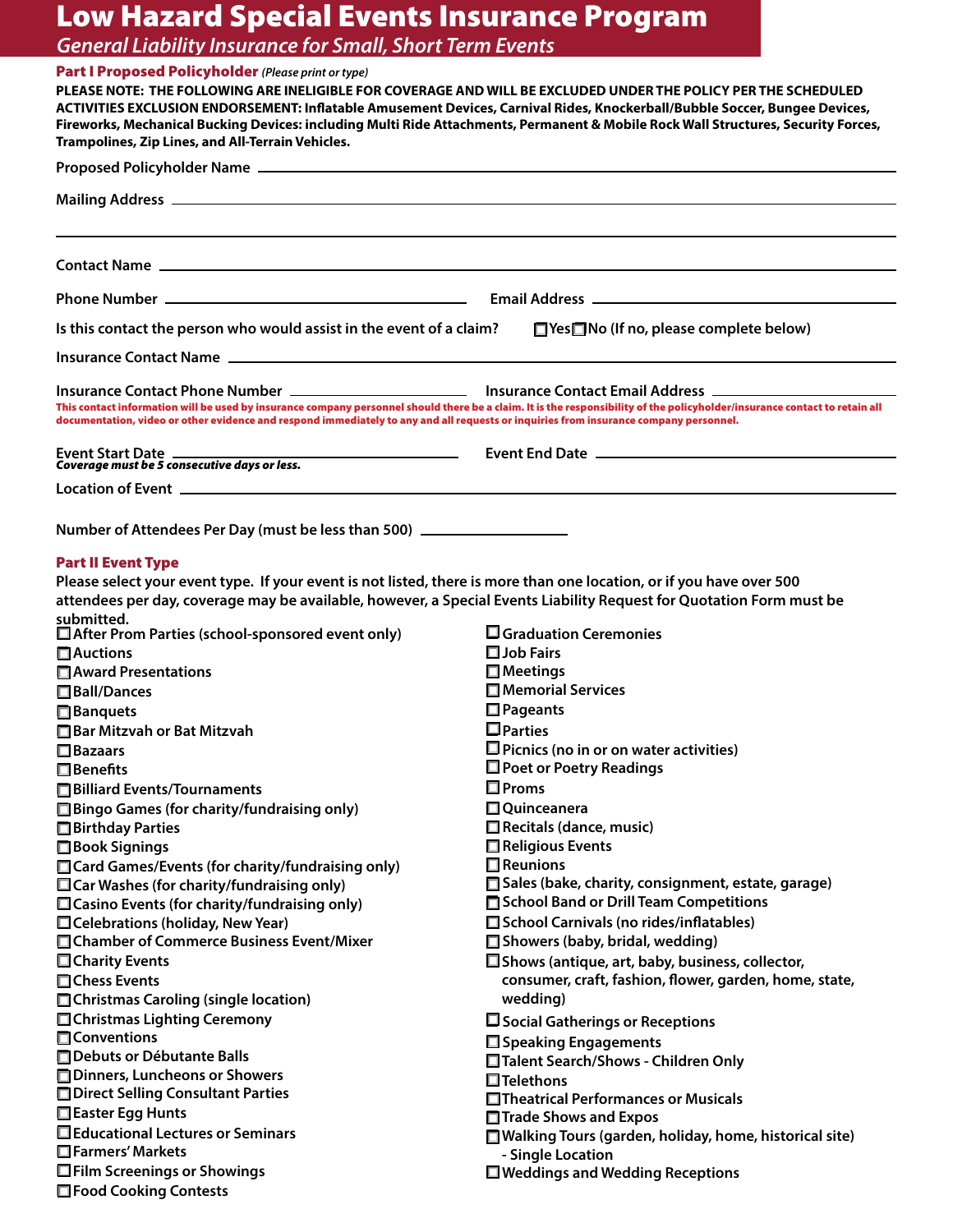*General Liability Insurance for Small, Short Term Events*

**Detailed Description of Event**

Is the insured selling alcohol for a profit at this event? If yes, please contact your agent for a quotation.  $\Box$ Yes $\Box$ No

Has your past liability coverage been canceled in any way in the last three years? If so, please be specific. □Yes □No

#### Part III Premium Rates and Benefits *(premiums are fully earned)*

Please select the appropriate rate based on the state of your mailing address and the aggregate limit that you desire. **Limit per occurrence: \$1,000,000.00**

| <b>State</b>            | <b>General Aggregate</b> | <b>Premium Rate</b> |
|-------------------------|--------------------------|---------------------|
|                         | \$1,000,000.00           | \$107.25            |
| CA, FL, NY              | \$2,000,000.00           | \$112.50            |
|                         | \$3,000,000.00           | \$118.00            |
|                         | \$4,000,000.00           | \$124.00            |
|                         | \$5,000,000.00           | \$130.25            |
|                         | \$1,000,000.00           | \$99.00             |
| CT, MS, NV, RI, SC      | \$2,000,000.00           | \$123.75            |
|                         | \$3,000,000.00           | \$130.00            |
|                         | \$4,000,000.00           | \$136.50            |
|                         | \$5,000,000.00           | \$143.25            |
|                         | \$1,000,000.00           | \$82.50             |
| <b>All Other States</b> | \$2,000,000.00           | \$86.75             |
|                         | \$3,000,000.00           | \$91.00             |
|                         | \$4,000,000.00           | \$95.50             |
|                         | \$5,000,000.00           | \$100.25            |

| <b>Part IV Optional Coverages (premiums are fully earned)</b>                                                                                                        |                 |
|----------------------------------------------------------------------------------------------------------------------------------------------------------------------|-----------------|
|                                                                                                                                                                      |                 |
| $\Box$ Optional \$150,000.00 Hired and Non-Owned Automobile Liability Coverage is available for an                                                                   | $=$ \$ $\qquad$ |
| additional \$225.00.                                                                                                                                                 |                 |
| $\Box$ Optional \$500,000.00 Hired and Non-Owned Automobile Liability Coverage is available for an                                                                   |                 |
| additional \$500.00.                                                                                                                                                 |                 |
| *Note: \$1,000,000.00 Hired and Non-Owned Automobile Liability Coverage is available but                                                                             |                 |
| subject to additional underwriting. Please contact your agent if you wish to apply for coverage.                                                                     |                 |
|                                                                                                                                                                      |                 |
|                                                                                                                                                                      |                 |
| $\Box$ Equipment coverage of up to \$750,000.00 is available but subject to additional underwriting. Please contact your agent if<br>you wish to apply for coverage. |                 |
|                                                                                                                                                                      |                 |

□ Higher per occurrence limits of up to \$4,000,000.00 are available but subject to additional underwriting. Please contact **your agent if you wish to apply for coverage.**

Part IV Premium Subtotal **= \$**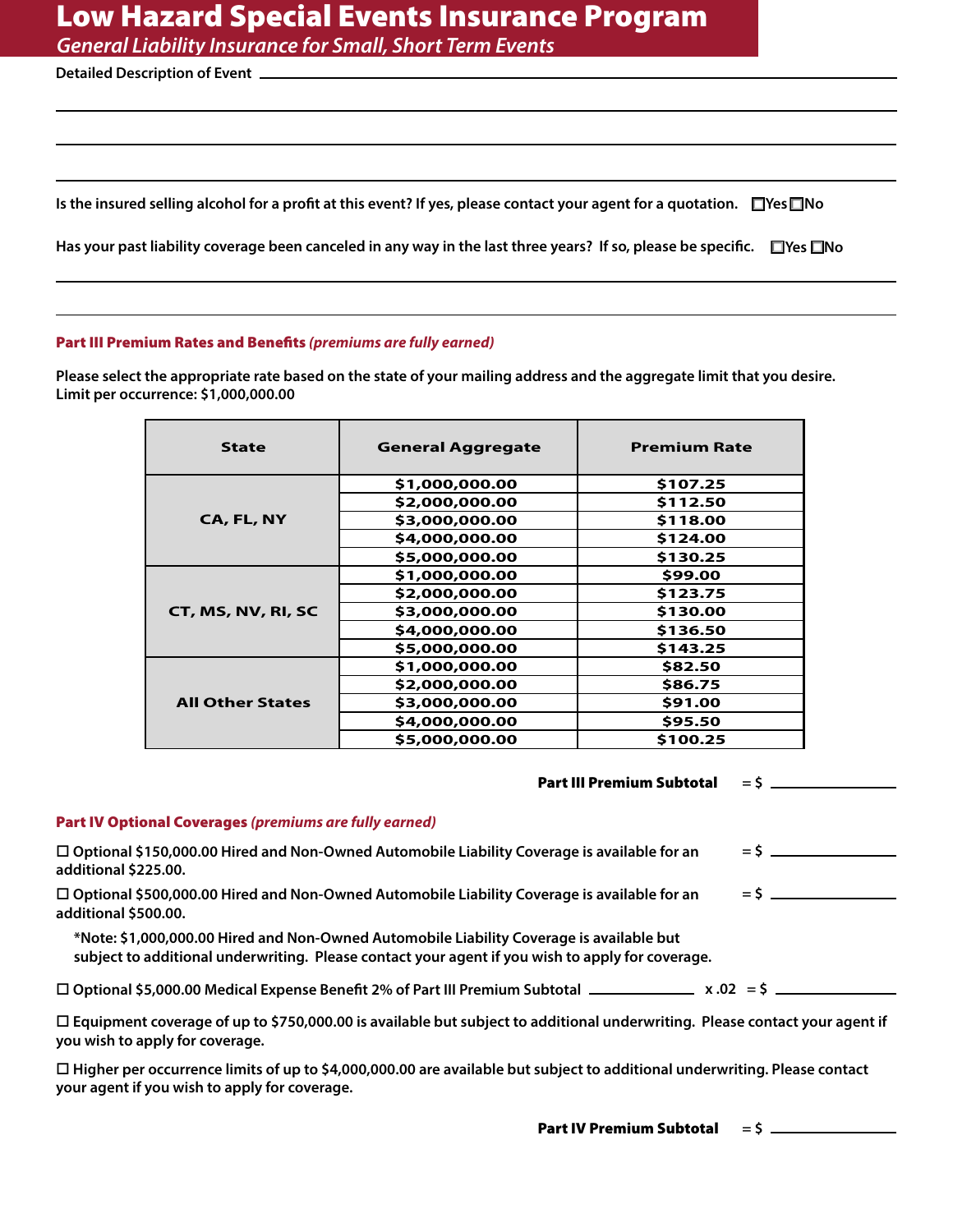*General Liability Insurance for Small, Short Term Events*

# Part V Additional Insureds

**Standard Additional Insureds are included at no additional cost. Please include a separate sheet if needed.**  Please Note: family members, caterers, florists and other vendors for the event are not able to be added as additional insured.

Standard Additional insureds are included at no additional cost. Please include a separate sheet if needed.

| <b>Full Legal Name, E-mail Address</b>                                                                                                                               |                                                   | Full Mailing Address (including City, State and Zip) |                                |              | <b>Relationship (see legend)</b> | <b>Endorsements</b>       |
|----------------------------------------------------------------------------------------------------------------------------------------------------------------------|---------------------------------------------------|------------------------------------------------------|--------------------------------|--------------|----------------------------------|---------------------------|
|                                                                                                                                                                      |                                                   |                                                      |                                |              |                                  | $\Box$ Primary<br>□Waiver |
|                                                                                                                                                                      |                                                   |                                                      |                                |              |                                  | DPrimary<br>□Waiver       |
|                                                                                                                                                                      |                                                   |                                                      |                                |              |                                  | $\Box$ Primary<br>□Waiver |
| L - Landlord, V - Venue, E - Event Operator, F - Franchisor/Franchise Owner, G - Governmental Agency, O - Other (include details)                                    |                                                   |                                                      |                                |              |                                  |                           |
| Additional Insureds requiring Primary Non-Contributory Endorsements                                                                                                  |                                                   |                                                      | $\frac{1}{2}$ x \$100.00       |              |                                  |                           |
| Additional Insureds requiring Waiver of Subrogation Endorsements                                                                                                     |                                                   |                                                      | $\frac{1}{2}$ x \$100.00       |              |                                  | $=$ \$                    |
|                                                                                                                                                                      |                                                   |                                                      | <b>Part V Premium Subtotal</b> |              |                                  |                           |
|                                                                                                                                                                      |                                                   |                                                      | <b>FLD Broker Fee</b>          |              |                                  | <b>10.00</b>              |
|                                                                                                                                                                      |                                                   | <b>TOTAL AMOUNT DUE (INCLUDING FLD BROKER FEE)</b>   |                                |              | $=$ \$                           |                           |
| <b>Part VI Payment</b>                                                                                                                                               |                                                   |                                                      |                                |              |                                  |                           |
| Choose one of the following options. Please initial your choice:<br>$\Box$ Enclosed is my payment for the total premium. $\Box$ Check $\Box$ Credit Card (see below) |                                                   |                                                      |                                |              |                                  |                           |
|                                                                                                                                                                      |                                                   | City                                                 |                                | <b>State</b> |                                  | Zip                       |
|                                                                                                                                                                      |                                                   |                                                      |                                |              |                                  |                           |
| Please charge my:                                                                                                                                                    | ■ Visa ■ MasterCard ■ Discover ■ American Express |                                                      |                                |              |                                  |                           |
| Card $\#$                                                                                                                                                            |                                                   |                                                      |                                |              |                                  |                           |
|                                                                                                                                                                      |                                                   |                                                      |                                |              |                                  |                           |
|                                                                                                                                                                      |                                                   |                                                      |                                |              |                                  |                           |

*A Convenience Fee of 3% will be added to Credit Card Transactions.*